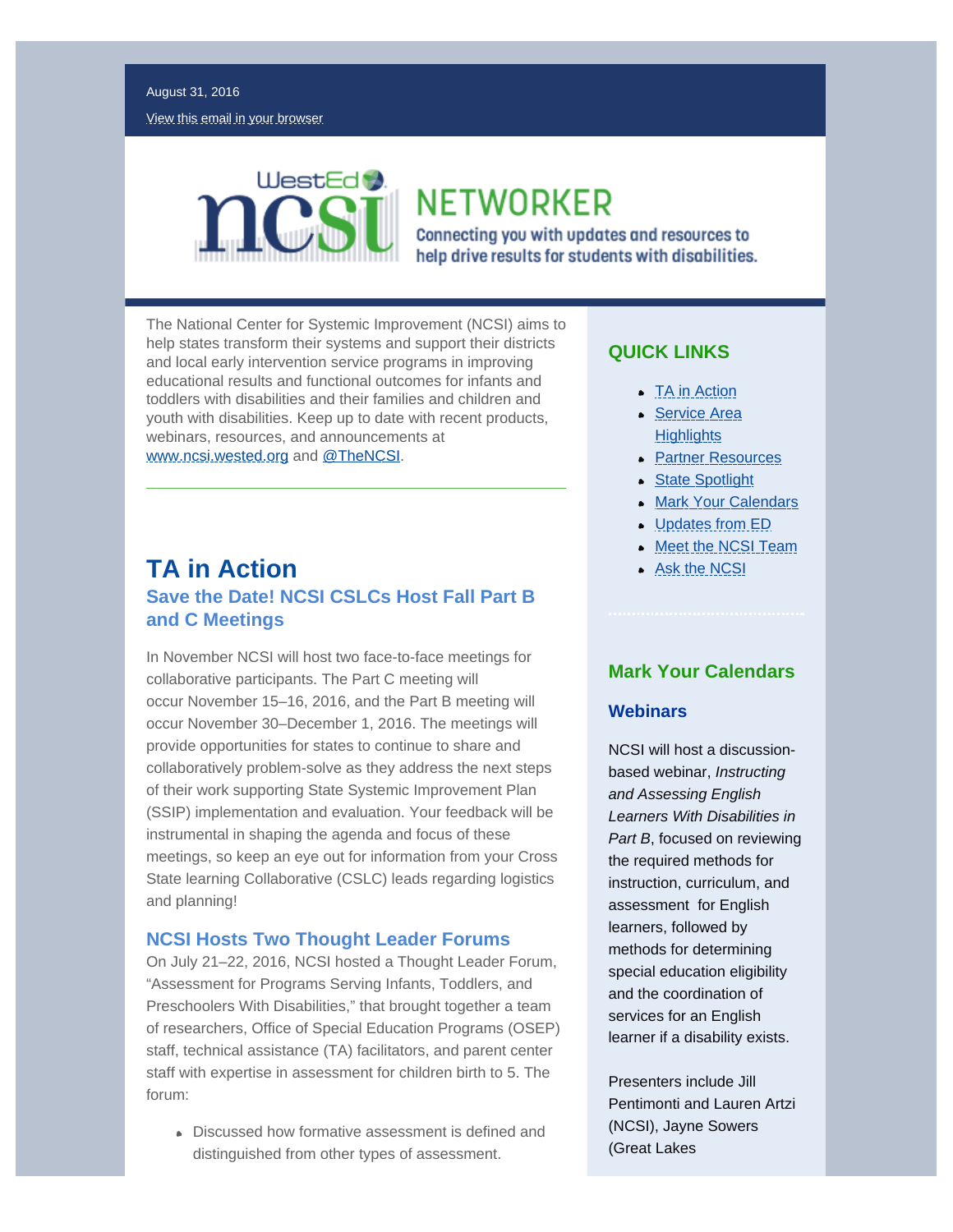- Identified what formative assessment tools currently exist and how these have been used with young children.
- Discussed what tools states are currently using to monitor progress with young children based on their SSIP plans.
- Identified common challenges on the use of formative assessment in Part C.
- Planned next steps to develop guidance and other resources for Part C and 619 state teams on implementation measures and child-level assessment for evaluating program improvement.

To explore how the Every Student Succeeds Act (ESSA) can be leveraged to improve outcomes for students with disabilities and align with the work states are undertaking through their SSIPs, NCSI and the Council for Chief State School Officers (CCSSO) hosted a Thought Leader Forum, "Leveraging the Every Student Succeeds Act to Achieve Results-Driven Accountability," focused on ESSA on August 4, 2016 at the CCSSO offices in Washington, D.C. This forum brought together 40 participants representing 10 different states and a range of roles, including state chief school officers, state directors of special education, state accountability directors, state Title I directors, OSEP, the U.S. Office of State Support, and several general education and special education national organizations. Participants discussed the identification of issues and recommendations concerning how states might leverage ESSA to improve achievement and outcomes for students with disabilities.

Stay tuned for additional information from and resources developed as a result of the forums.

### **NCSI Staff Presented 14 Sessions at the 2016 Improving Data, Improving Outcomes Conference**

NCSI was excited to participate in the Improving Data, Improving Outcomes Conference August 15-17, 2016 in New Orleans, Louisiana. Across the three day conference NCSI staff presented 14 sessions, many in collaboration with other TA Centers including DaSy, ECTA, and IDC. One of the highlights of the conference was NCSI's pre-conference workshop, *Integrating the SSIP into Early Childhood Improvement Initiatives in Your State*.

Comprehensive Center), Shereen Tabrizi (Michigan Department of Education), and Diane August and Rachel Slama (American Institutes for Research).

Stay tuned! The webinar will be conducted in fall and additional information will be provided soon.

### **Conferences**

Save the date to see NCSI staff present and facilitate sessions at these upcoming conferences.

[CASE and NASDSE Annual](http://nasdse.org/) **[Conference](http://nasdse.org/)** 2016, [September 25–27,](http://nasdse.org/) [2016, Milwaukee, Wisconsin](http://nasdse.org/)

- Data-Driven Collaboration for Sustaining Change to Improve Student **Outcomes**
- Supporting and Reporting CEIS
- ESSA: Equity in Developing and Implementing Coherent State and Local Systems
- Improving Results: What Does It Require of States, Districts, and Schools?

[Division of Early Childhood](http://www.decconference.org/) [Annual Conference,](http://www.decconference.org/) October [18–19, 2016, Louisville,](http://www.decconference.org/) **[Kentucky](http://www.decconference.org/)** 

- State of the States Related to Systemic Improvement
- Improving Language and Literacy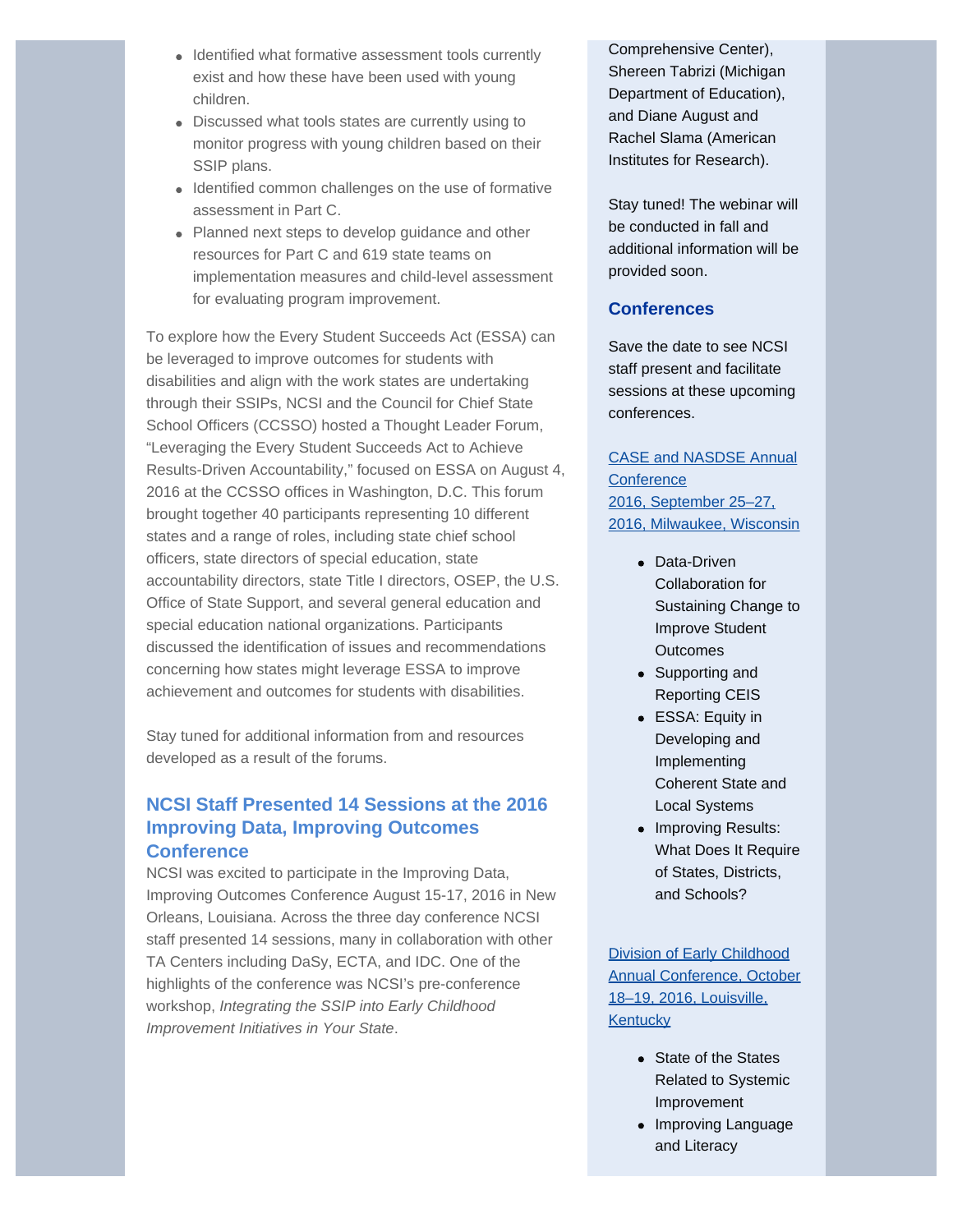

Federal panel representatives from left to right: Ruth Ryder (US DOE, Office of Special Education Programs), Libby Doggett (USDOE, Office of Early Learning), Richard Gonzales (US DHHS, Administration for Children and Families)

In this session, a federal panel shared cross-department and cross-agency collaborative activities and provided advice to state Part C and preschool special education (619) programs on how to leverage the momentum created by the SSIP in support of other state early childhood program improvement efforts. In addition, a state panel featuring New Mexico, Michigan, and Pennsylvania spoke about their states' improvement initiatives.

<span id="page-2-0"></span>Interested in exploring materials from the different presentations? [View the presentations and handouts on the](http://ectacenter.org/%7Emeetings/ecidea16/mtgagenda.asp) [conference website](http://ectacenter.org/%7Emeetings/ecidea16/mtgagenda.asp).

### **Continuous Improvement in Action**

Improvement begins with understanding your current system and work processes, and thinking deeply about how you are organized to do the work to identify strengths and areas for improvement planning and implementation.

NCSI describes four interconnected areas—data use, knowledge utilization, systems change and, communication and collaboration—that help teams reflect on their current systems and drive improvement



NCSI has developed a tool that includes guiding questions for each of these areas. For example, with regard to data use, you may consider:

- How your organization selects, gathers, analyzes, manages, and improves data information and knowledge assessments
- How you manage information technology
- How you review and use the data and information to improve results performance
- How your organization examines performance and improvement results in all key areas

Outcomes for Infants and Toddlers Using Activity-Based Intervention

[Save the date for the Center](http://cifr.wested.org/registration-now-open-for-idea-fiscal-forum-november-2-4-2016-in-denver-co/) [for IDEA Fiscal Reporting](http://cifr.wested.org/registration-now-open-for-idea-fiscal-forum-november-2-4-2016-in-denver-co/) **[National](http://cifr.wested.org/registration-now-open-for-idea-fiscal-forum-november-2-4-2016-in-denver-co/)** Conference, [November 2–4,](http://cifr.wested.org/registration-now-open-for-idea-fiscal-forum-november-2-4-2016-in-denver-co/) [Denver, Colorado.](http://cifr.wested.org/registration-now-open-for-idea-fiscal-forum-november-2-4-2016-in-denver-co/)

### **Updates from ED**

The U.S. Department of Education has recently issued guidance on a number of topics, including:

- A [Dear Colleague](http://www2.ed.gov/policy/gen/guid/school-discipline/files/dcl-on-pbis-in-ieps--08-01-2016.pdf) **[Letter](http://www2.ed.gov/policy/gen/guid/school-discipline/files/dcl-on-pbis-in-ieps--08-01-2016.pdf)** from the Office of Special Education and Rehabilitative Services (OSERS) that emphasized positive behavioral support to students with disabilities as required by the IDEA
- A [Dear Colleague](http://www2.ed.gov/policy/speced/guid/idea/memosdcltrs/dcl--virtual-schools--08-05-2016.pdf) **[Letter](http://www2.ed.gov/policy/speced/guid/idea/memosdcltrs/dcl--virtual-schools--08-05-2016.pdf) from OSERS** regarding requirements in IDEA, which apply to public virtual schools.
- **Guidance from the** Office of Civil Rights clarifying the obligation of schools to provide students with attention-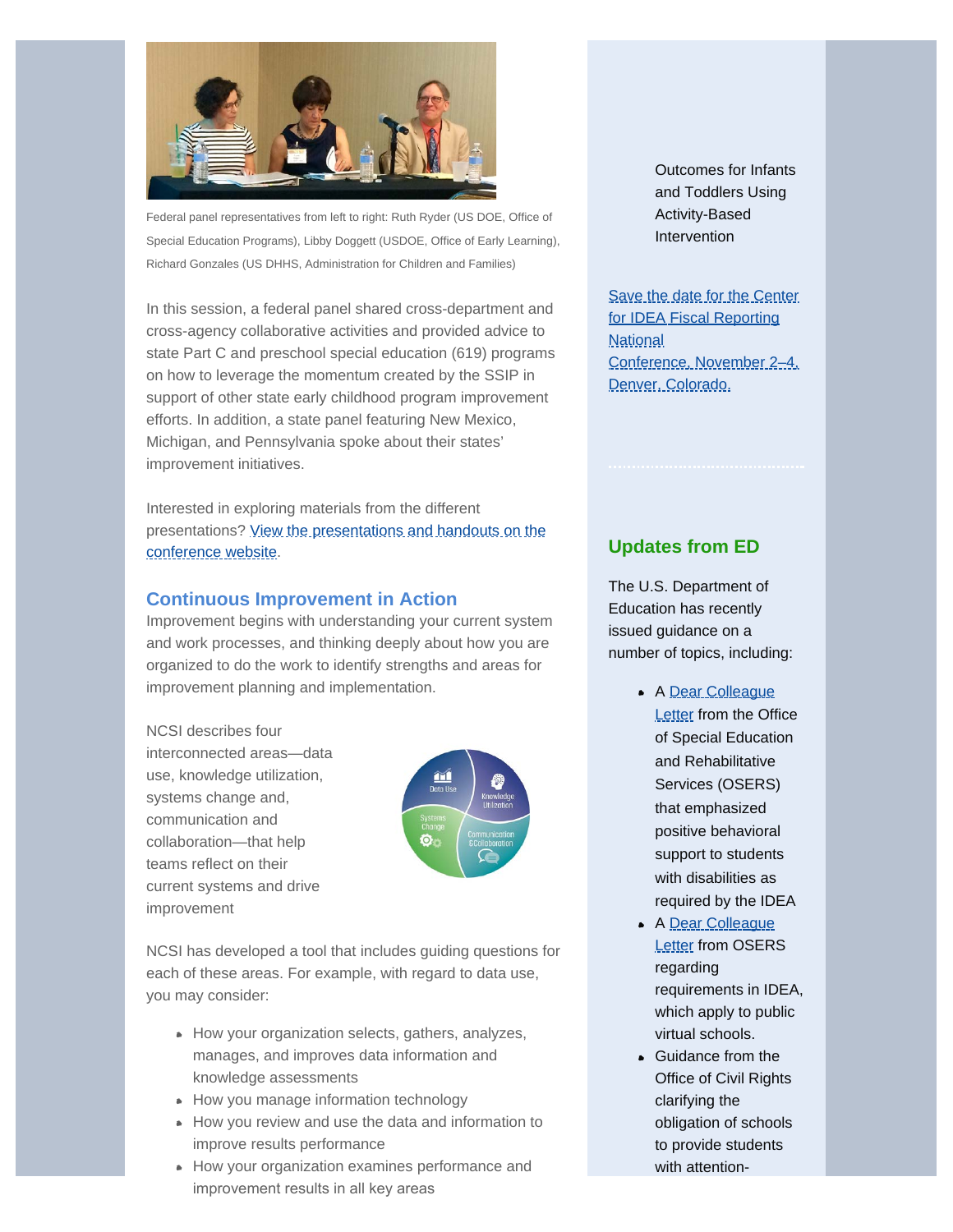View the **[document](http://ncsi.wested.org/wp-content/uploads/2016/08/NCSI-Conceptual-Framework-for-Continuous-Improvement.pdf)** to see questions about each of the areas. For more information about continuous improvement through a systems lens, [watch Johnny Collett, NCSI at CCSSO,](https://vimeo.com/156740267) [discuss this topic.](https://vimeo.com/156740267)

# <span id="page-3-0"></span>**Service Area Highlights**

NCSI's service area teams have continued to develop resources and supports to assist states as they move into Phase III.

## **The Data Use Team Releases Data Visualization Toolkit: Tools & Tips for Presenting Data Effectively**

NCSI in collaboration with DaSy recently released the Data Visualization Toolkit to help Part B and C staff develop the skills to effectively present data that are engaging, comprehensible, relevant, and meaningful to stakeholders. The toolkit includes resources that provides explain how to create and use engaging data displays. For each data visualization topic, a comprehensive set of resources and information is provided, including design principles, data considerations, accessibility tips, general how-to's, examples, and sample tools. [View the toolkit to learn](http://dasycenter.org/data-visualization-toolkit/) [more about data visualization.](http://dasycenter.org/data-visualization-toolkit/)



## **The Systems Change Team Explores Implications for Students with Disabilities in ESSA**

<span id="page-3-1"></span>The CCSSO and NCSI have released a new document, *[ESSA: Key Provisions and Implications for](http://www.ccsso.org/Documents/2016/ESSA/ESSA_Key_Provisions_Implications_for_SWD.pdf) [Students With Disabilities](http://www.ccsso.org/Documents/2016/ESSA/ESSA_Key_Provisions_Implications_for_SWD.pdf)*, that aims to assist states in thinking about, and making connections between, improvement efforts for students with disabilities and the state's overall vision and goals; identify opportunities; and provide planning questions to consider during ESSA planning. [Additional ESSA](http://www.ccsso.org/Resources/Programs/Every_Student_Succeeds_Act.html) resources [from CCSSO are available](http://www.ccsso.org/Resources/Programs/Every_Student_Succeeds_Act.html).

deficit/hyperactivity disorder with equal educational opportunity under Section 504 of the Rehabilitation Act of 1973. View the [letter](http://www2.ed.gov/about/offices/list/ocr/letters/colleague-201607-504-adhd.pdf) and a **[brief](http://www2.ed.gov/about/offices/list/ocr/docs/dcl-know-rights-201607-504.pdf)** for parents and families.

- **[Guidance](http://www2.ed.gov/policy/elsec/leg/essa/index.html) to states** and schools to better understand and implement the provisions in the Every Student Succeeds Act (ESSA) that support homeless youth.
- OSERS releases 2016 IDEA determinations. View the **[Part B](https://osep.grads360.org/#program/idea-part-b-profiles)** and **[Part](https://osep.grads360.org/#program/idea-part-c-profiles)** [C](https://osep.grads360.org/#program/idea-part-c-profiles) determinations by click on the sate in the state maps and learn more about state determinations by reading the **[State](http://www2.ed.gov/fund/data/report/idea/ideafactsheet-determinations-2016.pdf)** [Determination Fact](http://www2.ed.gov/fund/data/report/idea/ideafactsheet-determinations-2016.pdf) [Sheet](http://www2.ed.gov/fund/data/report/idea/ideafactsheet-determinations-2016.pdf).

OSEP will issue FFY 2016 DMS notices for all Part B and Part C programs in September 2016, with FFY 2016 DMS activities taking place between October 2016 and September 2017.

Stay up to date by visiting the [OSEP website](http://www2.ed.gov/about/offices/list/osers/osep/index.html), [OSEP](https://osep.grads360.org/#program) [GRADS360°,](https://osep.grads360.org/#program) reading [special](http://sites.ed.gov/osers/) [education related ED](http://sites.ed.gov/osers/) [blogs](http://sites.ed.gov/osers/), and connecting with [@ED\\_Sped\\_Rehab.](https://twitter.com/ED_Sped_Rehab)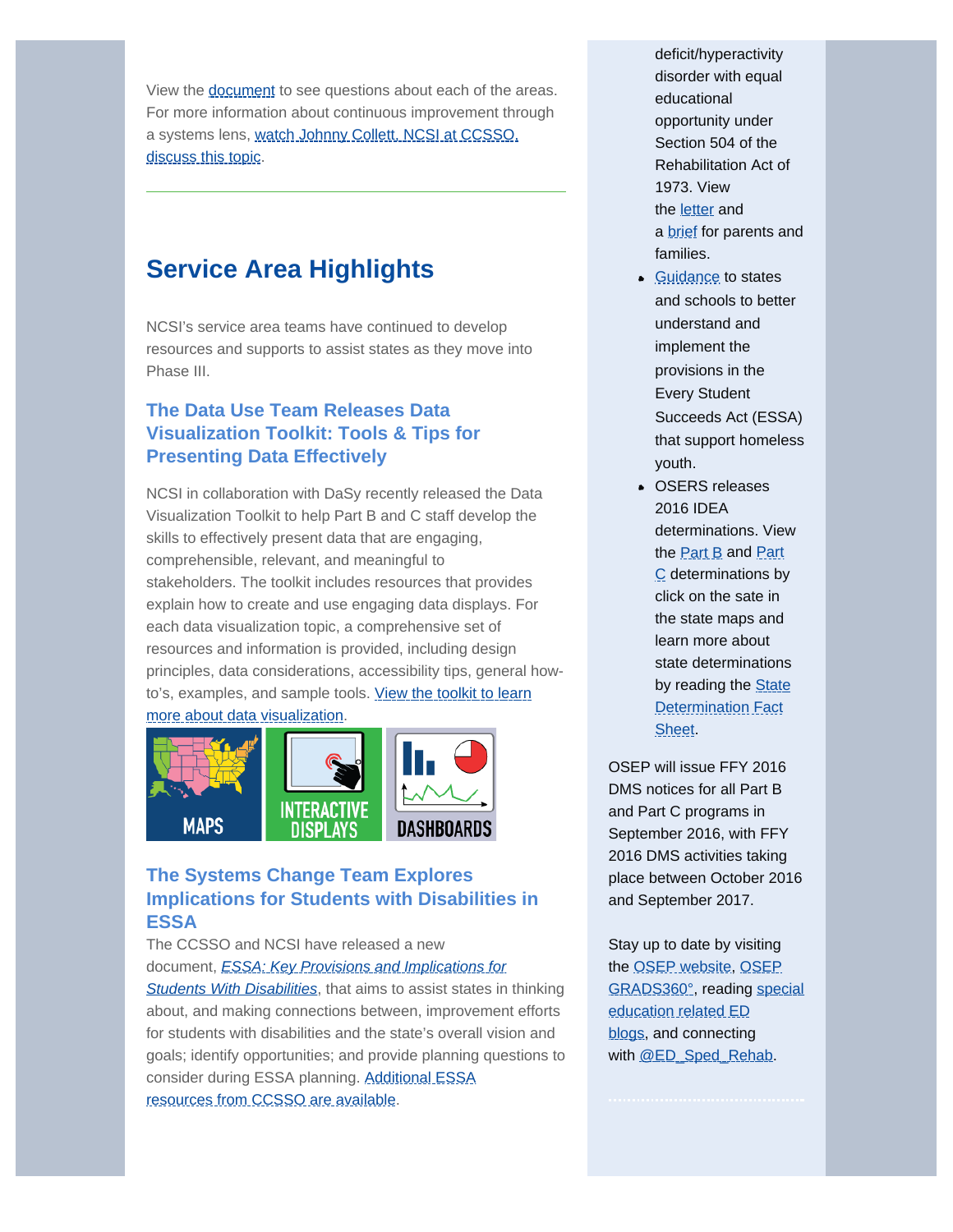## **Establishes a Community of Partners The Communication & Collaboration Team**

Learning from the years of experience and a deeply established and robust network of stakeholders developed through the IDEA Partnership, NCSI has established a Community of Partners to continue the work of the Partnership and embed it in the ongoing work of tackling Results-Driven Accountability. Do you have questions about how to connect with your state associations, parent centers, and other stakeholders or deepen the levels of engagement for stakeholders that you are connected to? To connect with our Community of Partners, contact Communication and Collaboration Lead Joanne Cashman at joanne.cashman@nasdse.org.

# <span id="page-4-0"></span>**Partner Resources to Support SSIP Implementation**

### **DaSy: Framework Self-Assessment Comparison Tool**

DaSY has developed the Self-Assessment Comparison Tool for state Part C and Section 619/Preschool programs to use to assess changes in the implementation of one or more components of the **[ECTA System Framework](http://ectacenter.org/sysframe/)** or subcomponents of the [DaSy Data System Framework](http://dasycenter.org/resources/dasy-framework/). The Self-Assessment Comparison Tool shows changes in the Quality Indicator and the Elements of Quality ratings between two points in time. It enables states to track the results of efforts to improve various aspects of system or data system infrastructure and can be used as part of an SSIP evaluation. The Self-Assessment Comparison Tool is accompanied by written guidance. [View the guidance and Excel tool](http://dasycenter.org/self-assessment-comparison-tool/).

## **SISEP's Hexagon Tool Helps Sites Evaluate Context**

Are you familiar with the [Hexagon Tool](http://implementation.fpg.unc.edu/sites/implementation.fpg.unc.edu/files/resources/NIRN-Education-TheHexagonTool.pdf) developed by SISEP? The Hexagon Tool can help states, districts, and schools appropriately select evidence-based instructional, behavioral, and social-emotional interventions and prevention approaches by reviewing six broad factors in relation to the program or practice under consideration. A more generalized version of the tool also is available for use in other domains and contexts (see the download links below). The tool assesses needs, fit, resource availability, evidence, readiness for replication, and the capacity to implement and sustain over time. View the [Hexagon Tool](http://implementation.fpg.unc.edu/sites/implementation.fpg.unc.edu/files/resources/NIRN-Education-TheHexagonTool.pdf), [Hexagon Discussion and Analysis Tool](http://implementation.fpg.unc.edu/sites/implementation.fpg.unc.edu/files/NIRN-Education-TheHexagonDiscussionCaptureTool.pdf),

### **Meet the NCSI Team**

Do you know who your NCSI state TA Facilitator is? [Click](https://ncsi-resources.wested.org/) [on your state name to](https://ncsi-resources.wested.org/) [identify the Part B and Part](https://ncsi-resources.wested.org/) [C facilitator in your state](https://ncsi-resources.wested.org/).

For example, West Virginia's facilitator for Part C is Monica Mathur-Kalluri, an early childhood development specialist at WestEd's Center for Prevention and Early Intervention and a colead for the Social-Emotional CSLC.

#### PART C TA FACILITATOR



Diana Blackmon, a special education training specialist with WestEd's Center for Prevention & Early Intervention and a co-lead for the Graduation and Postschool Outcomes CSLC is West Virginia's Part B facilitator.



Diana Blackmon Tel: 916.524.8004  $\boxtimes$  email this person

[Find your state's TA](https://ncsi-resources.wested.org/) [facilitator](https://ncsi-resources.wested.org/).

## **What is the Ask the NCSI?**

Do you have a question about "what works" to improve results for infants, toddlers, children, and youth

and view a short presentation discussing its use.